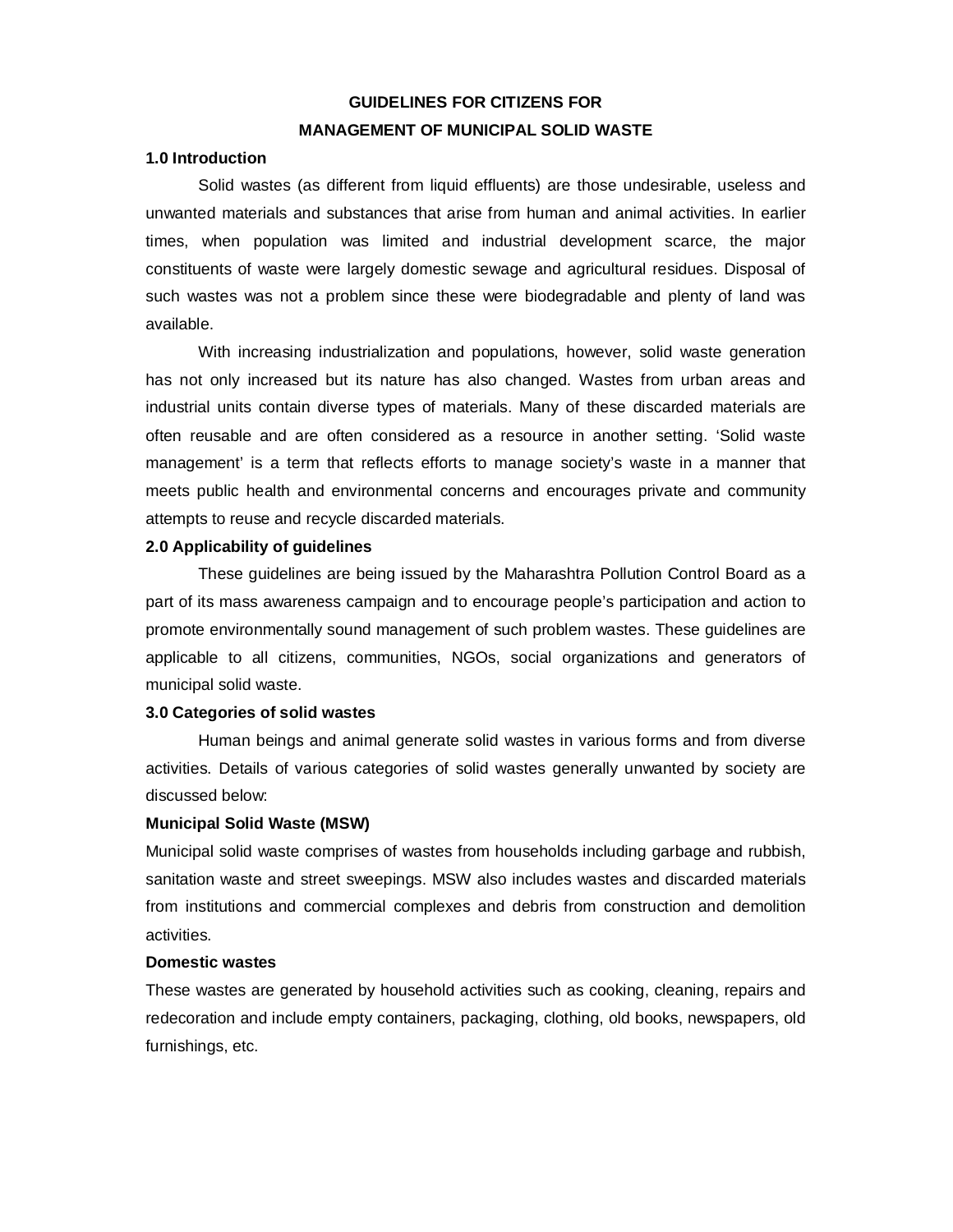## **Commercial wastes**

wastes generated in offices, wholesale stores, restaurants, hotels, markets, warehouses and other commercial establishments are classified as commercial wastes. These are further categorised into garbage and rubbish.

## **Institutional wastes**

Considerable wastes are generated from institutions such as schools, colleges, hospitals and research institutions. Such wastes include garbage, rubbish and hazardous materials.

## **Garbage**

Garbage is a general term which includes animal and vegetable wastes associated with various activities like storage, preparation, sale, cooking and serving of food. These wastes are biodegradable in nature.

## **Ashes**

Residues from the burning of wood, charcoal and coke for cooking and heating in houses, institutions and small industries are also defined as waste. Ashes consist of a fine powdery residue, cinders and clinker often mixed with small pieces of metal and glass.

## **Rubbish**

Apart from garbage and ashes, other solid wastes produced in households, commercial establishments and institutions are termed as rubbish.

## **Bulky wastes**

Bulky wastes are large household appliances such as cookers, refrigerators and washing machines as well as furniture, crates, vehicle parts, tyres, wood, trees and branches. The bulky metallic wastes are sold as scrap metal but some portion is disposed of in sanitary landfills.

## **Street wastes**

Street wastes consist of paper, cardboard, plastic, dirt, dust, leaves and other vegetable matter collected from streets, walkways, alleys, parks and vacant plots.

## **Dead animals**

Animals die naturally or are sometimes accidentally killed. If left untended, the carcass will generate nuisance. This category, however, does not include carcasses and animal parts from slaughterhouses as these are considered industrial wastes.

## **Construction and demolition wastes**

Construction materials like cement, bricks, cement plaster, steel, rubble, stone, timber, plastic and iron pipes and major components of the building industry. About 50% of these materials are not currently recycled in India and the construction industry does not appear to be aware of available recycling techniques.

## **Hazardous wastes**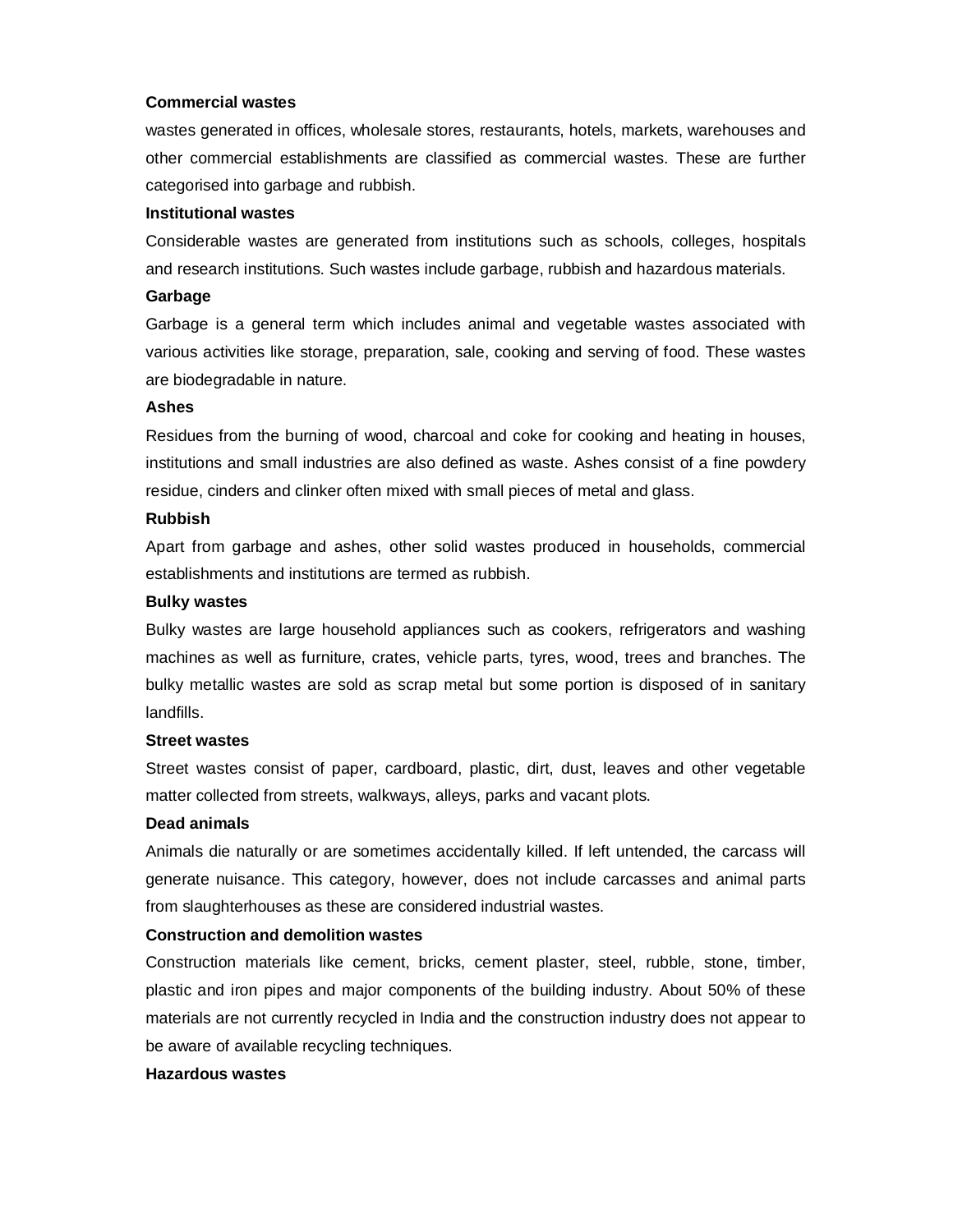Citizens should be aware of three additional categories of waste which however require special management and handling. Wastes from hospitals, clinics and laboratories fall under a separate regulation called the Biomedical Wastes (Management & Handling) Rules, 1998. Hazardous wastes generated by industries

fall under a specific regulation called the Hazardous Wastes (Handling & Management) Rules, 1989 (as amended). Citizens should also be aware of the impending threat posed by E-Waste, which includes old computers, discarded mobiles, batteries (using heavy metals like nickel and cadmium), TVs etc. All these wastes originate in households as well. Their final destination must be secured in environmentally friendly treatment and disposal options.

## **4.0 Components of Municipal Solid Wastes**

Municipal Solid Waste contains on an average between 30 to 50% organics (or biodegradables), about 4-6% recyclables and certain constituents having high calorific (fuel) value. General constituents present in the municipal solid waste of cities in India according to the size of population clusters are presented in Table 1. **Table 1 : Physical characteristics of municipal solid waste from Indian cities**

| <b>Population</b> | No. of          | Paper | Rubber,           | <b>Glass</b> | <b>Metals</b> | <b>Total</b>  | <b>Insert</b> |
|-------------------|-----------------|-------|-------------------|--------------|---------------|---------------|---------------|
| Range (in         | <b>Cities</b>   |       | Leather           |              |               | <b>Compos</b> | soil          |
| millions          | <b>Surveyed</b> |       | And               |              |               | table         | debris        |
|                   |                 |       | <b>Synthetics</b> |              |               | matter        |               |
|                   |                 |       |                   |              |               |               |               |
|                   |                 |       |                   |              |               |               |               |
| $0.1$ to $0.5$    | 12              | 2.91  | 0.78              | 0.56         | 0.33          | 44.57         | 43.59         |
|                   |                 |       |                   |              |               |               |               |
| 0.5 to 1.0        | 15              | 2.95  | 0.73              | 0.35         | 0.32          | 40.04         | 48.3          |
|                   |                 |       |                   |              |               |               |               |
| 1.0 to 2.0        | 9               | 4.71  | 0.71              | 0.46         | 0.49          | 38.95         | 44.73         |
|                   |                 |       |                   |              |               |               |               |
| 2.0 to 5.0        | 3               | 3.18  | 0.48              | 0.48         | 0.59          | 56.67         | 49.07         |
|                   |                 |       |                   |              |               |               |               |
| >5                | 4               | 6.43  | .0.28             | 0.94         | 0.80          | 30.84         | 53.90         |
|                   |                 |       |                   |              |               |               |               |

Note: All values are in percentage (%) and calculated on wet weight basis. The following polluting materials and substances are generally found in municipal solid waste:

## **(a) Thin polythene bags (carry bags)**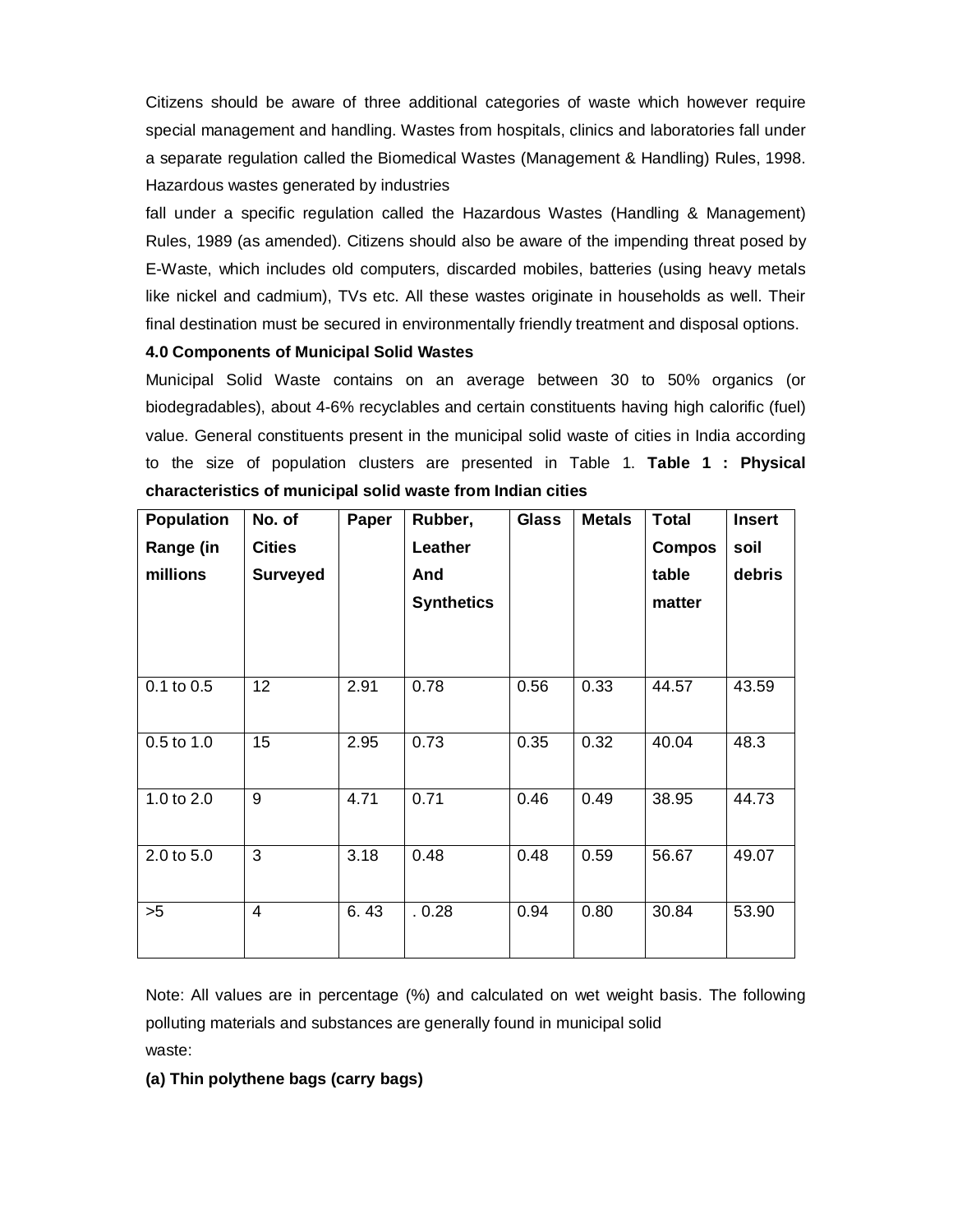Thin polythene coloured bags in municipal waste are well known to cause hazards to the natural environment and to animals. These bags contain toxic metals and are nonbiodegradable. They cause damage to municipal drainage systems and storm water drains by choking. In July 2005, Mumbai city faced a major flood disaster: one of the reasons given for the flooding was the blockages created in the drainage system by plastic litter. When these plastic bags get mixed with MSW, they are difficult to separate from other waste. If they are dumped on land with other MSW, they do not get degraded by microorganisms and will remain in the soil for years together, preventing rainwater seepage into the ground. These bags are also reported to be a cause of the death of many animals that feed on garbage dumps. Plastic bags should not be dumped into municipal garbage. If segregated at source, they can be recycled.

## **(b) Organic biodegradable matter**

Wasted food or easily biodegradable matter, when disposed of in MSW, starts decomposing immediately. This decomposition of food waste takes place due to the activities of microorganisms which in turn give rise to obnoxious odours. Such microorganisms are harmful to human health and are responsible for many diseases. Segregation and disposal of food wastes at source is therefore to be strongly encouraged if we are to overcome this problem.

## **(c) Paper, glass, plastic and metals**

Paper, glass and metals, if mixed with other MSW, create their own problems in disposal of MSW. These are therefore to be separated from other MSW at source and despatched to be recycled and reused.

#### **(d) Construction and demolition waste**

Upcoming new constructions, housing complexes and similar construction and demolition projects generate wastes like silt, sand, cement, bricks, iron pipes, cement plaster, steel, rubble, stone, timber, plastic, etc. Such wastes contribute to waste volumes in general. They are also very difficult to segregate from MSW. Since they are non-biodegradable, their disposal along with biodegradable waste cannot be justified. They also occupy space at dump sites. Construction and demolition waste should be disposed of separately. Recycling/reuse of such wastes should be encouraged.

#### **5.0 Solid Waste Management**

Any solid waste management programme in the community will emphasize first maximum waste reduction, then reuse, segregation of the waste at source, recycling, composting and the use of recycled products. Waste generated by residential complexes, institutions, hotel and commercial complexes and offices can be collected and subjected to various treatment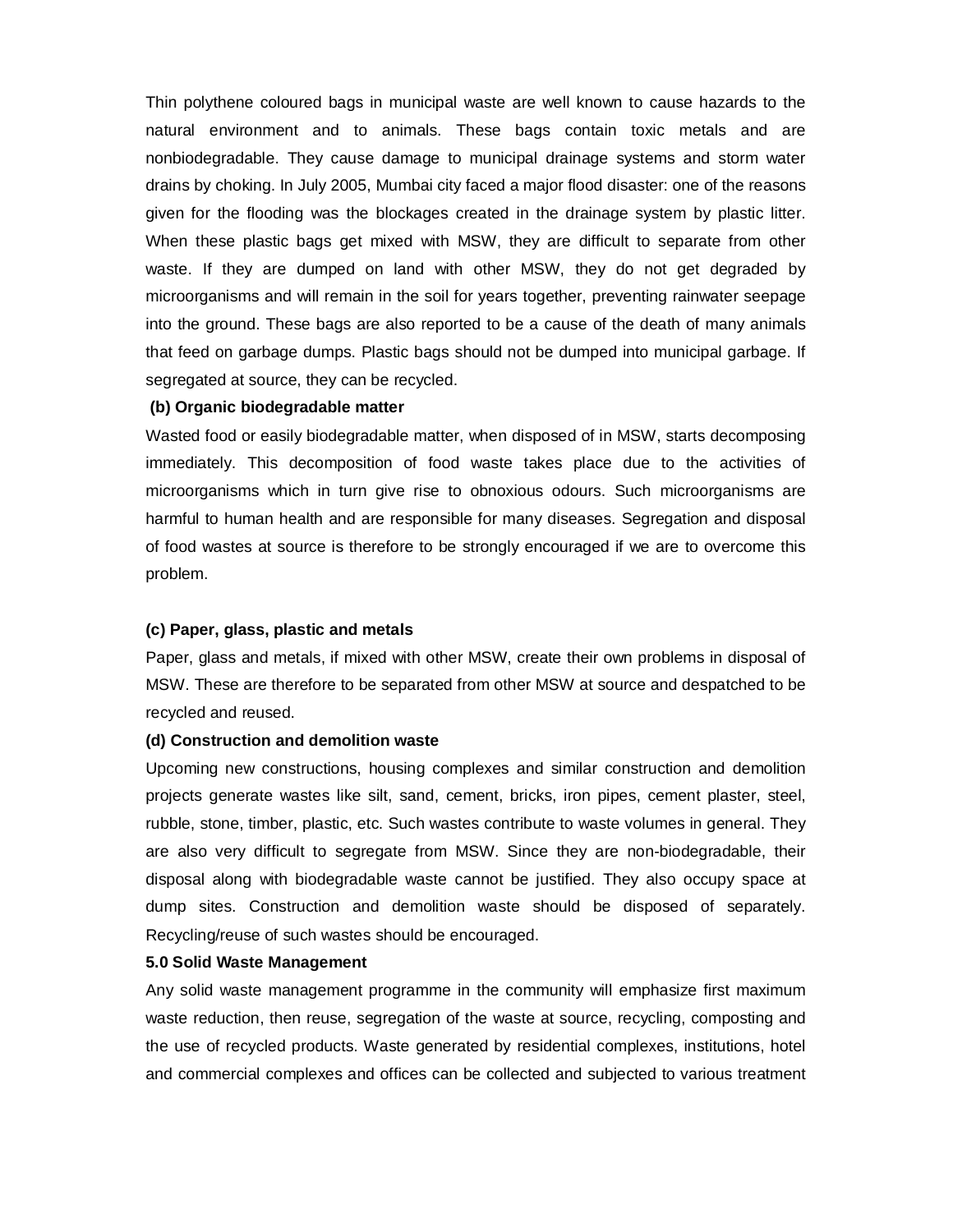methods within their own premises. Solid waste segregation, collection, treatment and disposal management should follow the procedures given below:

## **5.1 Waste reduction/reuse at source**

Awareness within the community to reduce the generation of waste should be increased. Products or packaging that are unsafe in production, use, postconsumer use, or that produce or release harmful products when disposed of should be phased out. Excess packaging and packaging including plastic and thermocol5.0 that is difficult to recycle should be eliminated. Consumers should repair, resell, exchange, or donate unwanted product as much as possible to avoid disposal. Non-biodegradable material such as thermocol should be avoided for decoration of festivals. Reduced use of plastic should be encouraged.

## **5.2 Segregation of Waste**

Dry waste should be separated from wet biodegradable waste. Recyclable waste should be given to agencies, which buy the waste from the generator and re-route it to the recycling process units. Non-recyclable waste (inorganic) such as PET mineral bottles, nitrogen sealed packaging chips, tetra packs, thermocol, carbon paper, plastic coated visiting cards and sachets should be collected in separate containers.

Biodegradable wet waste can be treated with common methods like yard composting, home composting or vermin-composting. As per the Municipal Solid Waste Rules 2000, the segregation of waste is to be undertaken as follows:

Waste should be segregated into three categories.

- (i) Organic waste;
- (ii) Recyclable waste;
- (iii) Others inorganic waste.

Detailed classification of solid wastes under these three categories is given in Table **Table 2:** 

| <b>Biodegradable Wastes</b>                                                                                                                                        | <b>Non-Biodegradable Wastes</b>                                                                                                                                        |                                                                                                                                                                    |  |  |
|--------------------------------------------------------------------------------------------------------------------------------------------------------------------|------------------------------------------------------------------------------------------------------------------------------------------------------------------------|--------------------------------------------------------------------------------------------------------------------------------------------------------------------|--|--|
| <b>Organic Waste</b>                                                                                                                                               | <b>Recyclable Waste</b>                                                                                                                                                | <b>Others (Inorganic</b><br>/Hazardous Waste)                                                                                                                      |  |  |
| • Tea Leaves<br>• Egg Shells<br>• Kitchen waste<br>• Fluorescent tubes<br>• Fruit peels<br>$\bullet$ Meat<br>• Bones<br>• Flowers<br>•House dust after<br>cleaning | • Paper<br>• Shampoo bottles<br>$\bullet$ Glass<br>• Wires<br>• Metal objects<br>• Plastic<br>• Metals<br>$\bullet$ Rags<br>• Leather<br>$\bullet$ Rexine<br>• Rubbers | • Old medicine<br>• Paints<br>• Fluorescent tubes<br>• Spray cans<br>• Fertilizers and pesticide<br>containers<br>• Batteries<br>• Shoe polish<br>• Hospital waste |  |  |

## **Classification of Wastes**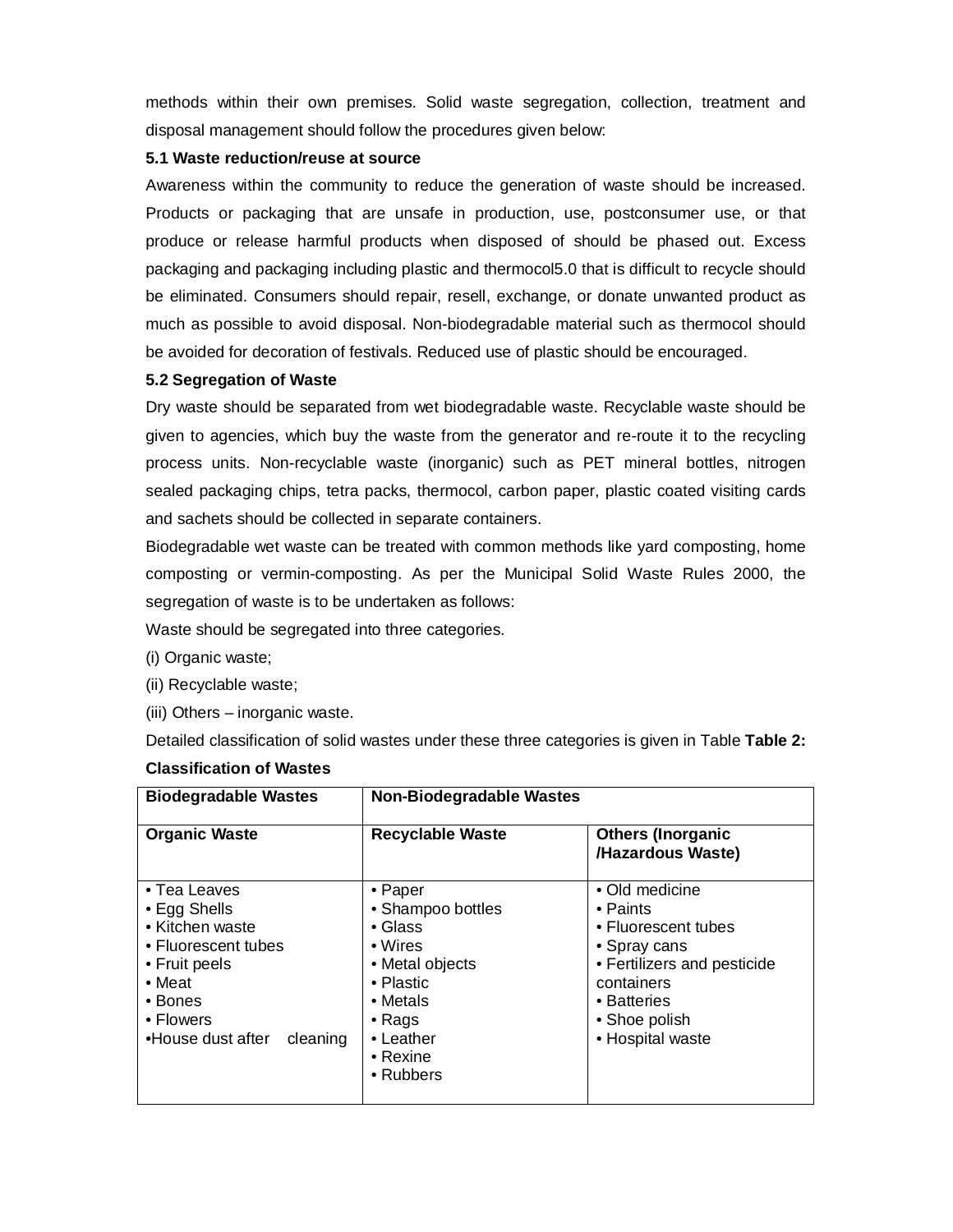It is best if the authorities provide different coloured containers for storing and handling the different kinds of wastes. The following colours are recommended:

- Green container : Biodegradable waste
- White container : Recyclable waste
- Black container : Others (Inorganic/Hazardous waste)

The biodegradable waste can be treated and disposed off/ used as manure in the premises or it can be given to the local municipality vehicle for further disposal. The recyclable waste can be sold to the raddiwala or scrap dealer. MPCB and Municipality can be contacted for disposal of other (inorganic/hazardous) waste.

## **5.3 Dry waste recycling**

Dry waste such as paper, shampoo bottles, glass, note books, wires, safety pins, caps of mineral bottles, plastic utensils and toys, etc., can be handed over to ragpickers and kabaris who can further carry the waste for recycling or reuse. Some items that can be recycled or reused are given below :

**Paper**

Old copies, old books, paper bags, newspapers, old greeting cards, cardboard box

- **Plastic** Containers, bags, sheets
- **Glass and ceramics**

Bottles, plates, cups, bowls

**Miscellaneous**

Old cans, utensils, clothes, furniture

## **5.4 Wet biodegradable waste – composting**

Organic wastes left to them undergo a slow process of degradation. The activity is carried out by microorganisms of different kinds. Composting is a controlled process of decomposition of organic material by microorganisms into a useful product. Waste generators can make their own supply of compost in their own yard using materials that would otherwise be thrown away. Composting of kitchen and yard wastes at the household and community level should be encouraged. Composting exercises reduce the amount of waste material eventually going to municipal solid waste sanitary landfills. At the same time, finished compost can be used to improve soil texture, increase the ability of soil to absorb water and air, suppress weed growth, decrease erosion, and reduce the need for commercial soil additives/fertilizers.

#### **Yard composting**

Waste ingredients that can be effectively used in the composting treatment process are listed in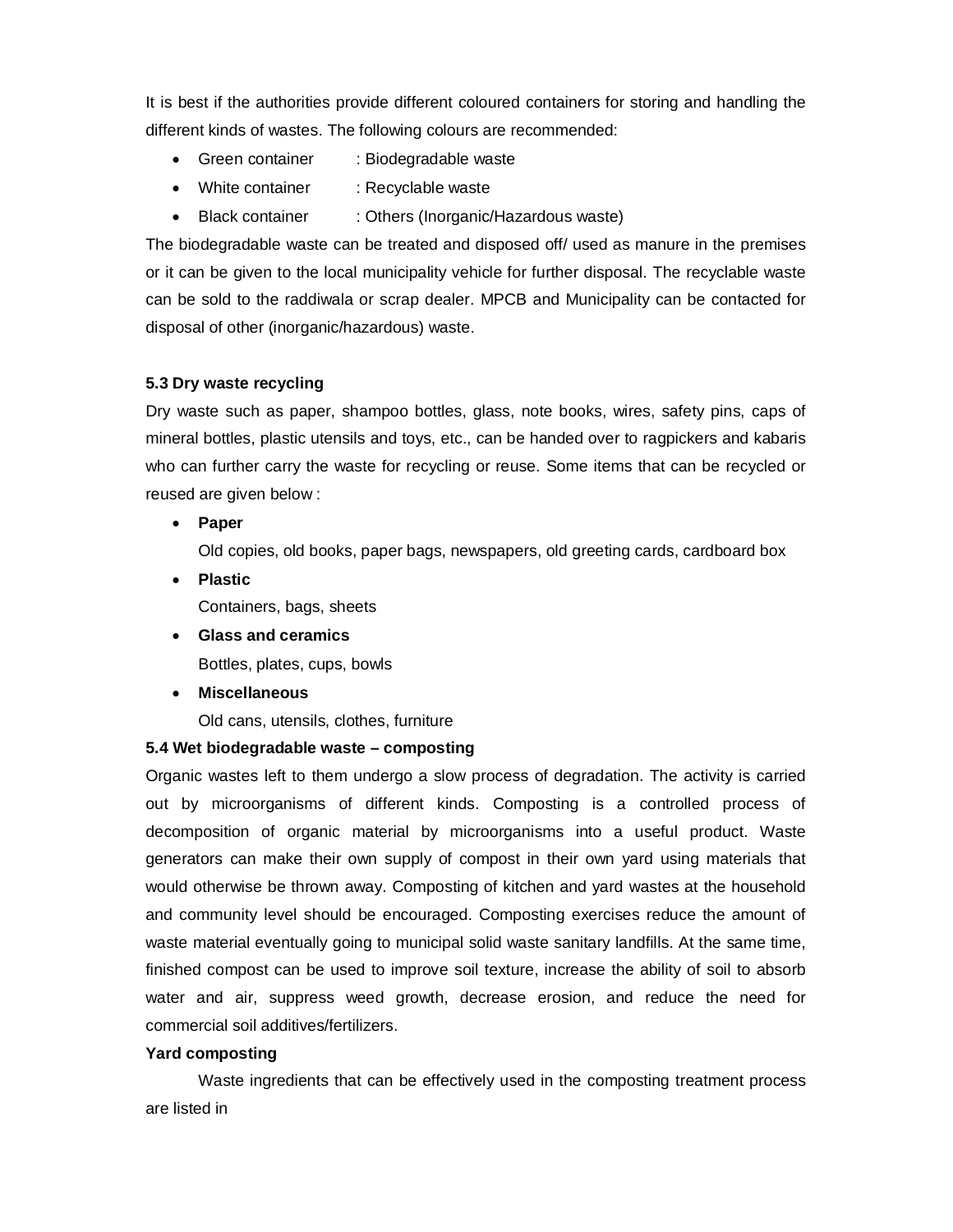| <b>Browns (carbon)</b>                                                                                                      | Greens (nitrogen)                                                                                                                                               |  |  |  |
|-----------------------------------------------------------------------------------------------------------------------------|-----------------------------------------------------------------------------------------------------------------------------------------------------------------|--|--|--|
| Dry leaves and twigs<br>Dry plant and grass clippings<br>Hay<br>Non-recyclable paper<br>Paper towels,<br>plates and napkins | Grass and plant clippings<br>Fresh landscape trimmings<br>Vegetables<br>Fruit peels<br>Coffee grounds and used tea powder<br>leaves<br>Egg shells<br>Waste food |  |  |  |

A good mix consists for composting will comprise of three parts 'browns' and one part 'greens'.

**Moisture** Composting materials should feel moist but not overly soggy.

**Temperature** Compost should feel warm to the touch except in the cold winter months

**Air:** To prevent unpleasant odours that can occur when materials decompose without oxygen, compost should be turned regularly to ensure that air is reaching the centre of the pile

## **5.5 Home composting**

.

Dig two pits in the ground having dimensions of 2 ft x 2 ft x 2 ft. Please note not to increase the depth of the pit because harvesting of compost becomes difficult. Now start putting your kitchen or yard waste inside one of the pits. Do not heap the waste but spread it evenly so as to form a layer. If kitchen waste is used, then it has to be covered with garden or yard waste. Sprinkle some water to keep the material moist.

Keep on putting the waste every day layer by layer. When the material inside the pit reaches a height of one and a half feet, there will be a steady rise in temperature in the pile, signalling that the composting process has started. Once the pit is full, cover it with mud. Now you can start using the second pit. The material in the first pit shall be ready in

## **Dual Chamber Composting Unit**

A time span of three to four months. The compost will look like dark-black soil having some parts of half decomposed organic matter. It can now be safely used for your garden or potted plants. If you want to be a little more systematic, you can conduct the same process in bins that are constructed above the ground. The construction work is done on an RCC base with ordinary bricks. You can also use any other material to construct the bins. The bins should have a length of three feet and a breath of two and a half feet. The height should not be more than two and a half feet. At this height you can comfortably move materials in and out while remaining outside the bin. The bins have to be covered with a netting so as to prevent the entry of insects, birds and animals including rats. A roof cover is also necessary to prevent water from entering the bins during the rains. For this, you can cover the bins with a plastic sheet or construct a tin roof. The process of making compost from domestic waste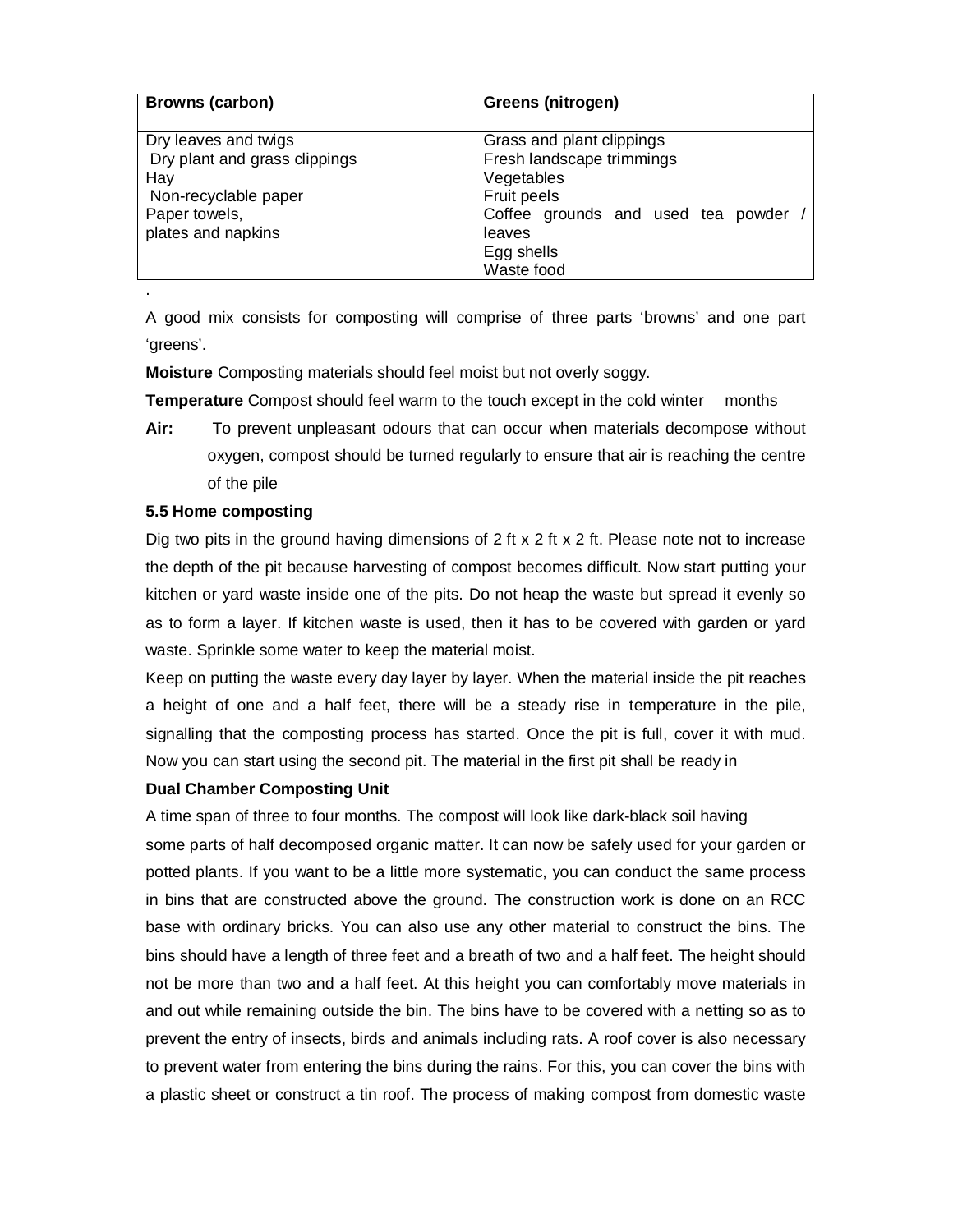is the same: start using the first bin and put the waste in layers. Once in a way, sprinkle some water to keep the material moist. Do not add too much of water so that the material starts dripping. It will take around 3-4 months for the bin to get full if it is used by a single family.

When the first bin is full, you start using the second bin. During this time, the first bin will undergo the process of composting. There will be an increase in temperature and reduction in the size of the materials. The volume inside the bin will reduce and go down by one third. The colour of the material will start changing, signalling the composting process is underway successfully..

All types of biodegradable waste can go inside the bins. Keep out all nonbiodegradable waste such as glass, metal, plastic, etc. The compost will be ready after 3 months and will have a dark black colour. If you turn the material inside the bin once in 15 days, then the time taken for composting will be less and the compost shall be ready in 1-2 months. Once the second bin gets full, the first one will be fully composted. Remove the compost and start re-using it again. You can keep repeating the cycle indefinitely. The dark soil-like compost can be directly used for plants. Vermicomposting also can be used for decomposition of the organic waste, which gives rise to high quality granular compost by the activity of earthworms.

#### **Composting units**

#### **6.0 Guidelines for Waste Management**

There is a constitutional obligation of each citizen under Article 51A (g) to protect the environment. Each citizen should contribute to protect the environment by reducing, reusing and recycling solid waste and thereafter managing its safe disposal. Cleanliness starts from the house. Each citizen should ensure that the solid waste generated from his/her house is segregated, stored and disposed of as per the guidelines provided to protect the environment. Non Governmental Organisations (NGOs) should take up initiatives to work with local residents to improve the sanitation, segregation of waste, garbage management, etc. They can play an active role in organizing surveys, studies and new technologies to attract private entrepreneurs to take up solid waste management as a project on a professional level. NGOs should help to create awareness in the society about cleanliness, importance of waste segregation, illeffects of improper waste management and to promote education and awareness in schools. NGOs should involve the community in waste management. NGOs also should encourage minimization of waste through in-house backyard composting, home composting, vermicomposting and biogas generation.

#### **6.1 Waste Management at Source**

Solid waste at source according to the community and activities therein should be managed as per the guidelines given below: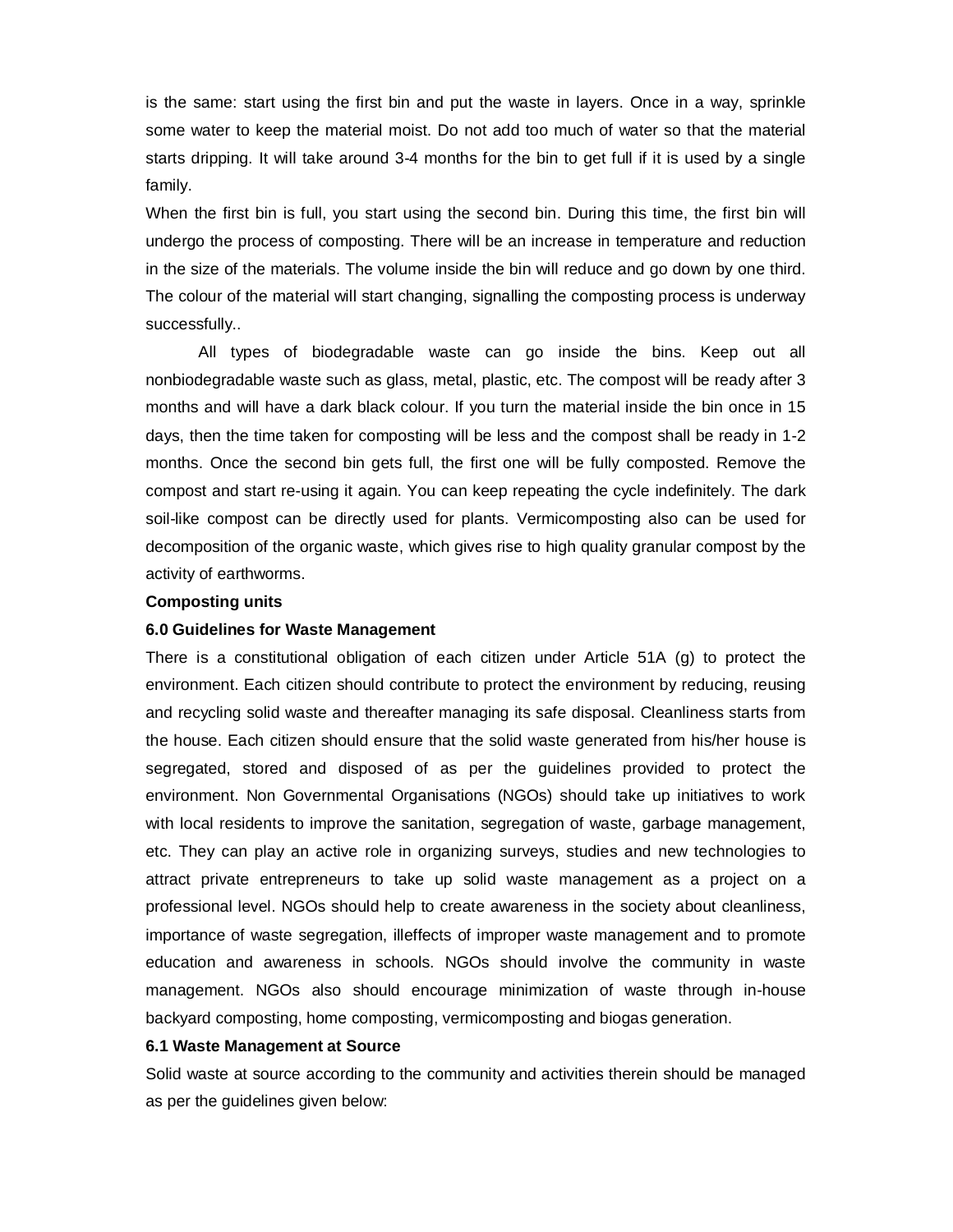## **Household waste**

- Do not throw any solid waste in the neighbourhood, on the streets, open spaces, and vacant lands, into the drains or water bodies. Keep food waste/biodegradable waste in a non corrosive container with a cover (lid).
- Keep dry, recyclable waste in a bin or bag or a sack.
- Keep domestic hazardous waste, if and when generated, separately for disposal at specially notified locations.

## **Multi-storied buildings, commercial complexes, private societies**

- Provide separate community bin or bins large enough to hold food/ biodegradable waste and recyclable waste generated in the building or society.
- Direct the members of the association to deposit their waste in community bin

## **Slums**

Use community bins provided by the local body for deposition of food and biodegradable waste.

## **Shops, offices, institutions, etc.**

- If situated in a commercial complex, deposit the waste in bins provided by the association.
- Keep dry and wet biodegradable waste separately.

## **Hotels & restaurants**

The container used should be strong, not more than 100 litre in size, should have a handle on the top or handles on the sides and a rim at the bottom for easy handling

## **Vegetable & fruit markets**

- Provide large containers, which match with transportation system of the local body.
- Shop keepers not to dispose of the waste in front of their shops or open spaces.
- Deposit the waste as and when generated into the large container placed in the market.

## **Meat & fish markets**

- Not to throw any waste in front of their shops or open spaces around. Keep non-corrosive container/containers not exceeding 100-litre capacity with lid handle and the rim at the bottom and deposit the waste in the said containers as and when generated.
- Transfer the contents of this container into a large container provided by the association.

## **Street food vendors**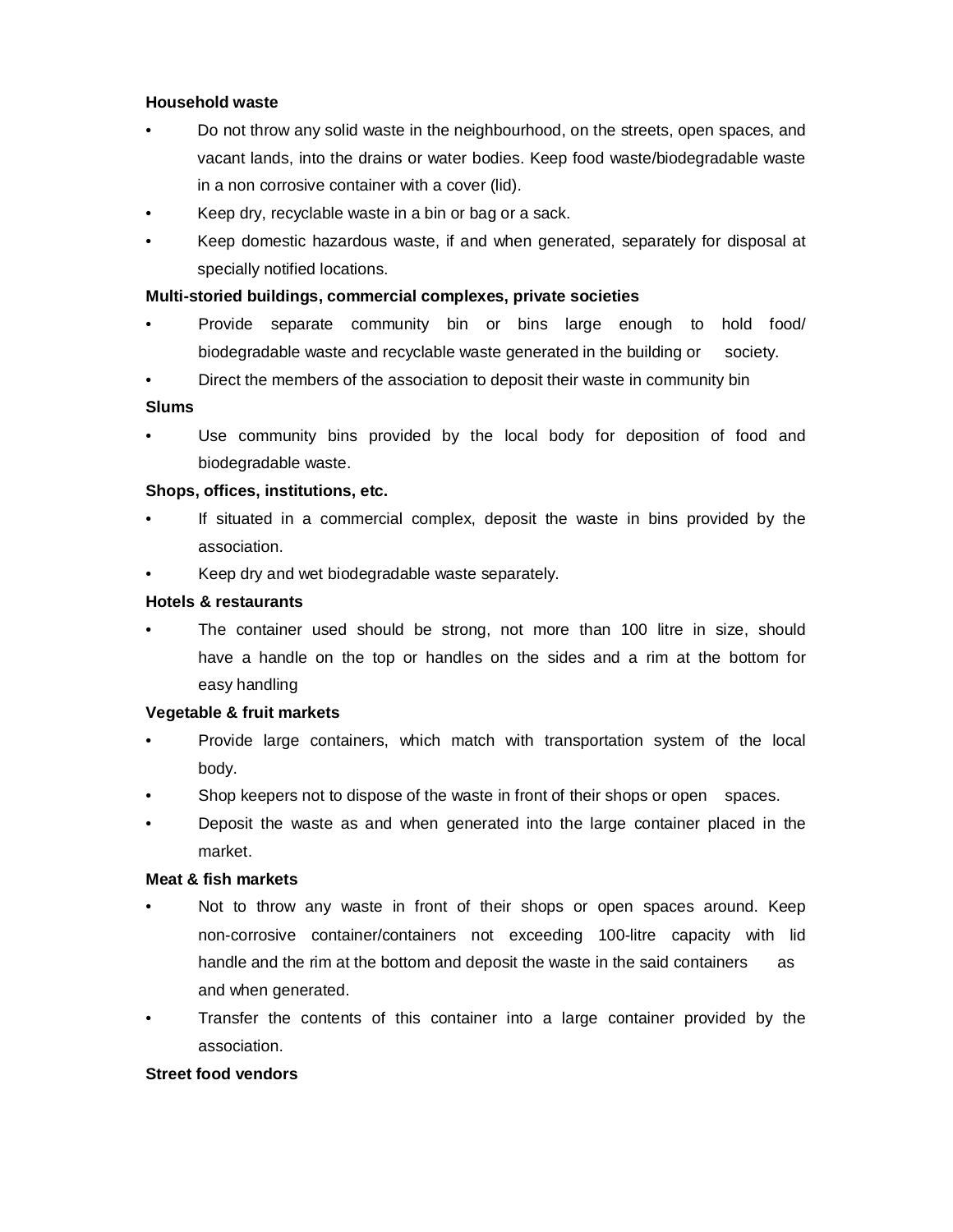• Not to throw any waste on the street, pavement or open spaces. Keep bin or bag for the storage of waste that generates during street vending activity

• Preferably have arrangements to affix the bin or bag with the hand–cart used for vending.

## **Marriage halls, community halls,** *kalyanamandapas*

- Not to throw any solid waste in their neighbourhood, on the streets, open spaces, and vacant lands, into the drains or water bodies.
- Provide a large container with lid which may match with the transportation system of the local body and deposit all the waste generated in the premises in such containers.

## **Hospitals, nursing homes, etc.**

- Not to throw any solid waste in their neighbourhood, on the streets, open spaces, and vacant lands, into the drains or water bodies.
- Not to dispose off the biomedical waste in the municipal dust bins or other waste collection or storage site meant for municipal solid waste.
- Store the waste as per the directions contained in the Government of India, Ministry of Environment, Biomedical Waste (Management & Handling) Rules, 1998

## **Construction/ demolition waste**

- Not to deposit construction waste or debris on the streets, footpaths, pavements, open spaces, water bodies etc.
- Store the waste within the premises or with permission of the authorities Just outside the premises without obstructing the traffic preferably in a container if available through the local body or private contractors.

## **Garden waste**

- Compost the waste within the garden, if possible. Trim the garden waste once in a week on the days notified by the local body.
- Store the waste into large bags or bins for handing over to the municipal authorities appointed for the purpose on the day of collection notified.

## **6.2 Reduction and reuse**

Solid waste management programs should be targeted for reductions in the region's waste streams and should provide incentives for decreased generation of wastes. Variable garbage collection rates, based on volume or weight, should be used to reward those who generate less waste and separate their recyclables at the source. The use of throwaway/disposable goods should be discouraged and regulated.

Products or packaging that are unsafe in production, use, post-consumer use, or that produce or release harmful products when disposed should be phased out. Excess packaging and packaging that is difficult to recycle should be eliminated. Manufacturers of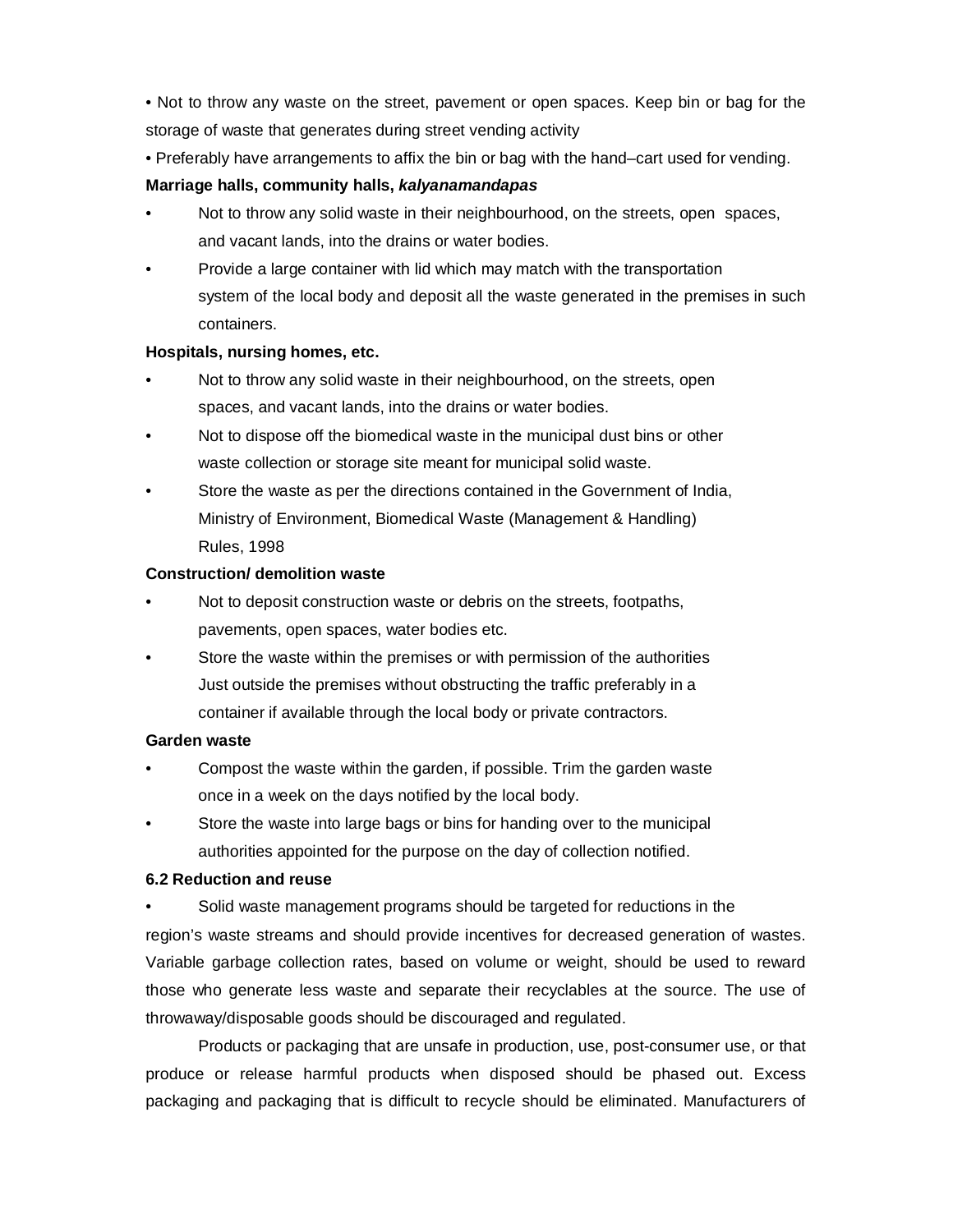new products and packaging should be required to minimize waste and toxicity in production and to demonstrate environmentally sound post-consumer use and disposal.

Products should be made to last as long as possible by the use of durable designs and materials, and the availability of repair services and replacement parts. Consumers should repair, resell, exchange, or donate unwanted product as much as possible to avoid disposal. Sharing and rental of tools and equipment is encouraged.

Priority should be given to establish standardized and refillable containers for beverages and other products. New beverage containers without the mechanism or market for reuse or recycling should be prohibited.

Waste management programs should include strong public education campaigns in source reduction, reuse, recycling, and composting.

#### **6.3 Recycling**

Community solid waste management planning should be based on an analysis of the quantity and composition of the area's municipal and commercial waste streams to determine what can feasibly be managed by source reduction and recycling.

Joint planning by community/environmental groups/recyclers to minimize contractual problems and other issues involving municipal personnel and to maximize environmental benefits is encouraged.

Economic considerations of recycling should include avoided disposal fees, the avoidance of future clean-up costs, the costs of future land acquisition, transportation, and facility development. Disposal cost savings of recycling programs should be publicized. Disposal surcharges may be used as means of financing recycling programs.

The establishment of stable markets for recycled materials is essential. Awareness should be created to promote procurement of products containing a high content of recycled and recyclable materials, and require that contracts specify products with the highest practical percentage of recycled content.

Products and packaging materials should be conspicuously labelled to indicate recycled content, including post-consumer content, recyclability, toxicity and appropriate disposal.

Household and small quantity commercial toxic and hazardous wastes should be segregated, labelled and collected separately in community-level programs that recycle, treat, or otherwise safely manage those wastes.

A comprehensive waste management program should aim to recover all useful materials, with zero trash the ultimate goal. After source separation of recyclables, remaining salvageable materials should be recovered from the waste stream.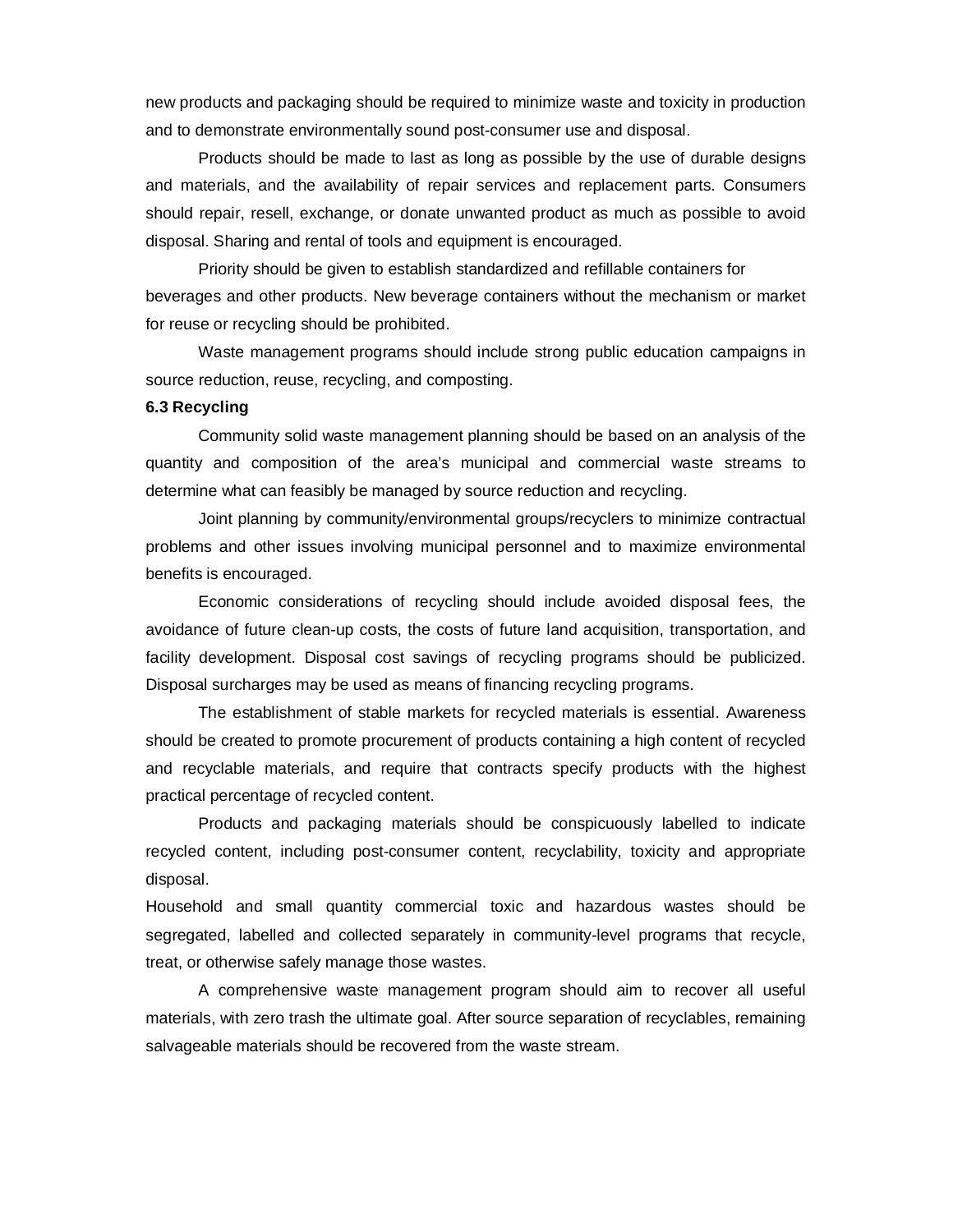Discarded tires should be recapped, reused as rubber, or reclaimed by processing into material for road surfacing or other uses. Burning of tires is strongly discouraged to prevent emission of toxic or harmful gases.

Components of the waste stream such as wood waste, construction and demolition debris, and white goods (e.g., stoves and refrigerators) should be removed and processed to recover the material. Refrigerants should be recovered and recycled.

Items, which can be repaired such as furniture, tools and small appliances, should be recovered and made available to the public through second-hand shops, charitable organizations or waste exchanges.

## **6.4 Composting**

Composting of kitchen and yard wastes at the household and community level should be encouraged through public education and dissemination of information on composting. Grass clippings should be left on the lawn to provide fertilizer and help conserve moisture.

Organic materials such as kitchen waste, yard waste, and wet or soiled paper that cannot be recycled should be composted to produce a useful product. Curb side pick-up of separated compostable materials should be encouraged as part of the waste management program. Community drop-off centres should be provided if curbside pick-up is unavailable.

If source separation is not used, appropriate materials should be separated from mixed waste for composting. Composting should serve to complement programs for recycling and reuse rather than substituting for these programs.

### **6.5 Landfills**

Land filling should be limited to materials that cannot be managed through preferable options. Materials entering landfills should be regulated and monitored to prevent the introduction of any hazardous substances. For land filling Government authorization is compulsory.

Land filling shall be restricted to non-biodegradable, inert waste and other waste that are not suitable either for recycling or for biological processing. Land filling shall also be carried out for residues of waste processing facilities as well as pre- processing rejects from waste processing facilities. Land filling of mixed waste shall be avoided unless the same is found unsuitable for waste processing. Under unavoidable circumstances or till installation of alternate facilities, land filling shall be done following proper norms.

## **Paper Waste Recycling**

## **Solid Waste Segragation for Recycling**

#### **Rules , Acts and Notifications for Solid Waste Management**

The right to live in a clean and healthy environment is not only a fundamental right guaranteed under Article 21 of our Constitution but is also a right recognized and enforced by the courts of law under different laws. **The Constitution of India, 1950 the earliest**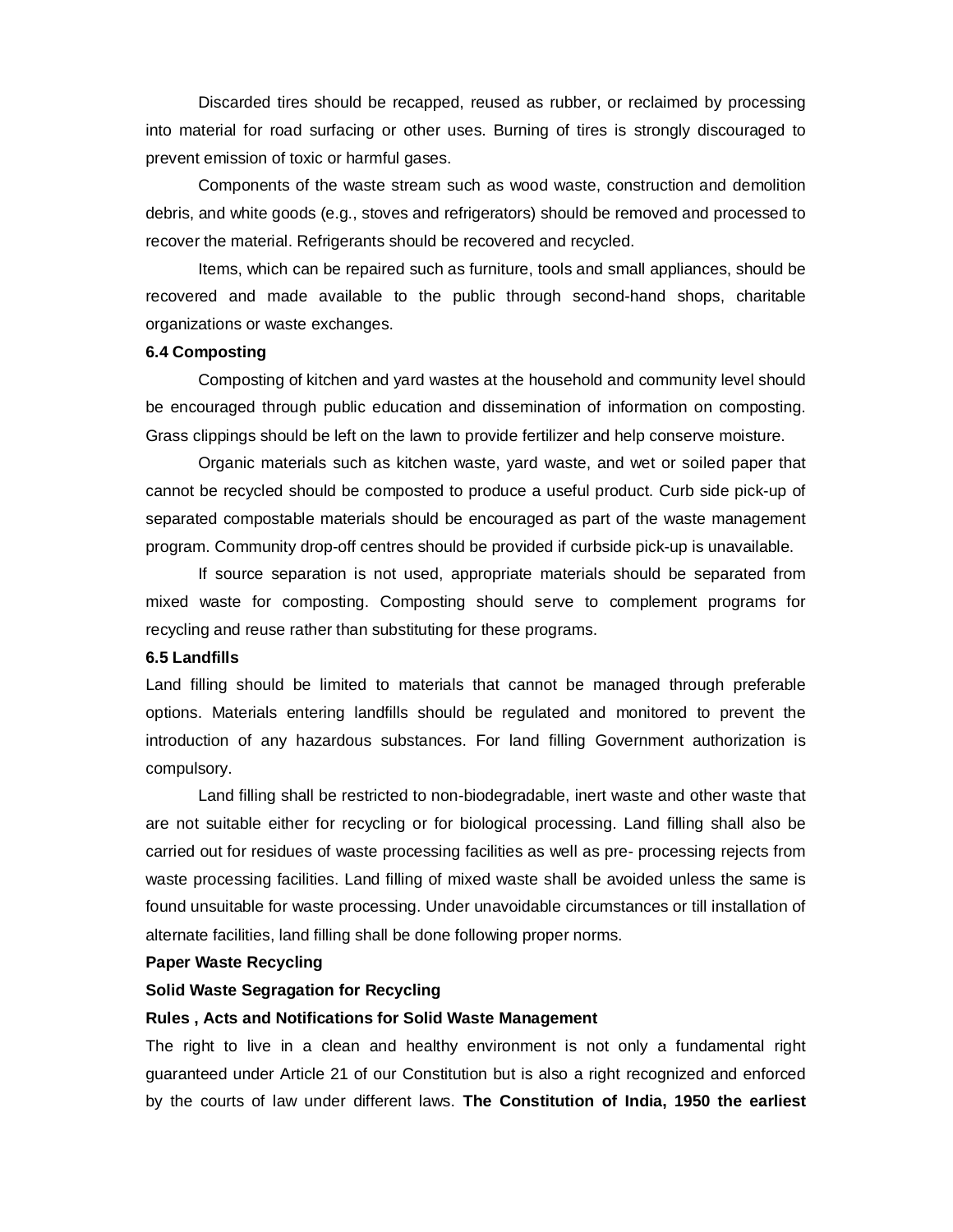**legislation and which is the supreme law of the land has imposed a fundamental duty on every citizen of India under Article 51-A (g) to protect and improve the environment**. The obligation on the State to protect the environment is expressed under Article 48 A. The right to live in a healthy environment is also a basic human right. The Universal Declaration of Human Rights, 1948 has declared under Article 3 that everyone has the right to life and under Article 25 that everyone has a right to a standard of living adequate for health and well being of himself and of his family.At the national policy level, the Ministry of Environment and Forests has notified the Municipal Solid Waste (Management and Handling Rules) 2000 in exercise of the power conferred on it under sections 3, 6 and 25 of the Environment Protection Act, 1986. These Rules shall apply to every municipal authority responsible for the collection, segregation, storage, transportation, processing and disposal of municipal solid wastes.

Composting of wastes is now a legal requirement provided under the MSW Rules 2000 for all municipal bodies in the country. The MSW Rules 2000 requires that 'biodegradable wastes shall be processed by composting, vermicomposting, anaerobic digestion or any other appropriate biological processing for the stabilization of wastes.'

Every municipal authority shall, within the territorial area of the municipality, be responsible for the implementation of the provisions of these Rules, and for any infrastructure development for collection, storage, segregation, transportation, processing and disposal of municipal solid wastes. The Central Government, to perform its functions effectively as contemplated under sections 6, 8, and 25 of the Environment Protection Act, 1986, has also made or issued other Rules, Notifications and Orders that impinge upon the environmentally safe handling of wastes. These include:

- The Bio-Medical Wastes (Management & Handling) Rules, 1998.
- The Recycled Plastics (Manufacture and Usage) Rules, 1999. The Plastic Rules:
- Prohibit the usage of carry bags or containers made of recycled plastics for storing, carrying, dispensing or packaging of foodstuffs.
- Prescribe that the minimum thickness of carry bags made of recycled plastics shall not be less than 20 microns.
- Directs the manufacturers of carry bags that the carry bags and containers shall be in natural shape or white in colour.
- Stipulate that recycling of plastics shall be undertaken strictly in accordance with the standards prescribed by the Bureau of Indian Standards. The manufacturers of recycled plastics carry bags shall mark their products as 'recycled'.
	- This notification also provides that the Plastics Industries Association through